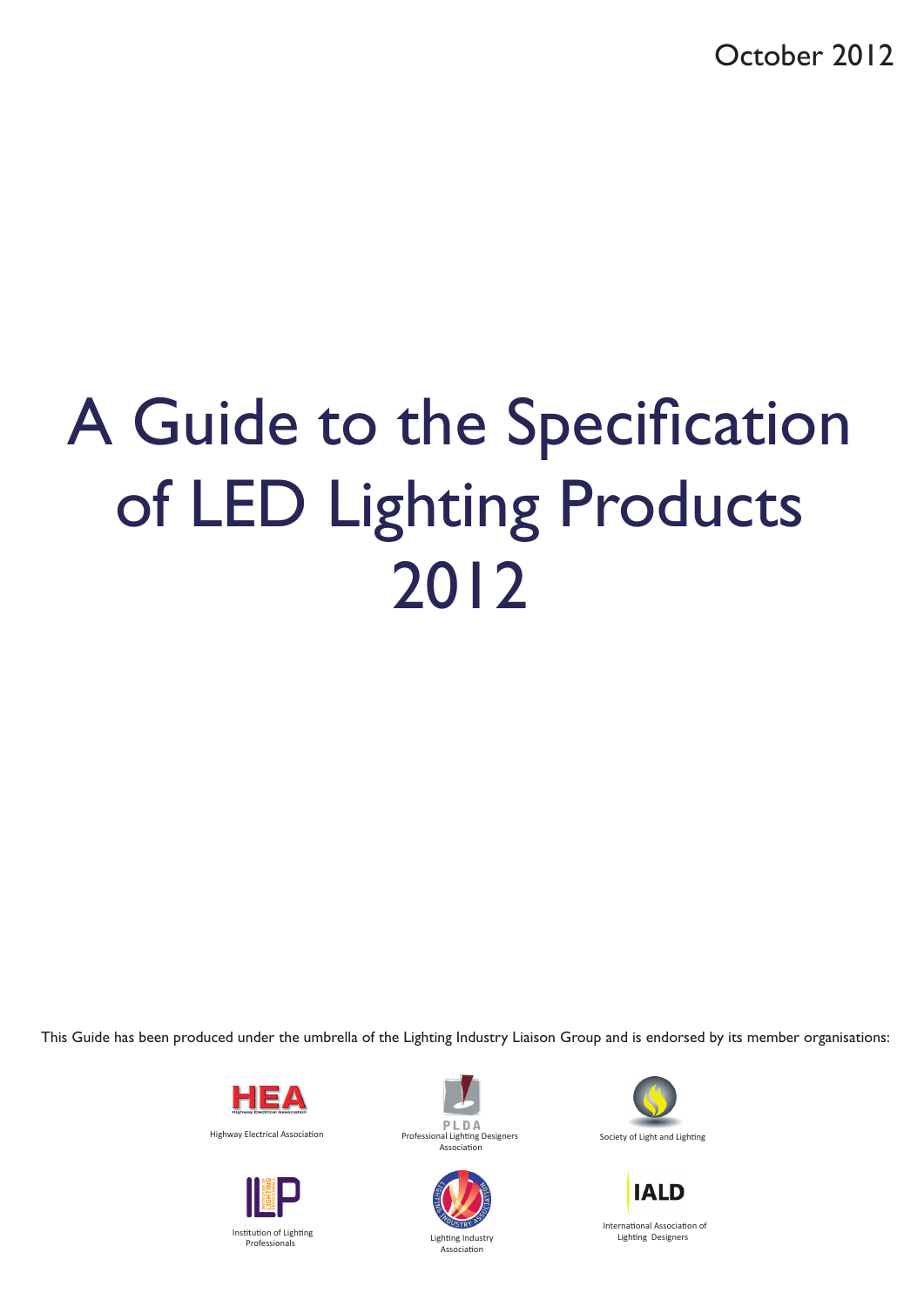# **1.0 Introduction**

The rise of LED lighting is driving a significant transformation of the lighting industry. LEDs can provide a palette of millions of colors and dynamic effects that conventional lighting cannot match in terms of design, scene-setting and ambience. Thanks to their miniaturized dimensions and low heat radiation, they can be embedded almost anywhere. And being digital, they are programmable, offering unlimited scope for creative use and effective management. They offer long lifetimes, energy and maintenance savings, making them potentially an efficient solution.

This is the fourth edition of the guidance notes produced under the umbrella of the Lighting Liaison Group, which is an informal group representing the major lighting organisations in the UK who have endorsed and added their names to this Guidelines document. They introduce a universal set of quality criteria from the IEC/PAS documents. As a user of LED luminaires it is important to apply the same set of standardised quality criteria when evaluating manufacturer's claims. Users of LED luminaires should always ask for LED luminaire specifications measured in compliance with the new IEC/PAS documents. This will allow all interested parties to judge comparison claims on an equal, like-for-like basis serving the interests of end-users, specifiers, designers and manufacturers.

## **Summary**

Typical questions a user should ask are shown below. More detail is given in further sections of this guide.

| Question                                                                 | Answer                                                                            | Realistic Performance Indications                                                                                                                                                                                                                                                                                                                                                                                                                                                                                                                                           | Evidence required |
|--------------------------------------------------------------------------|-----------------------------------------------------------------------------------|-----------------------------------------------------------------------------------------------------------------------------------------------------------------------------------------------------------------------------------------------------------------------------------------------------------------------------------------------------------------------------------------------------------------------------------------------------------------------------------------------------------------------------------------------------------------------------|-------------------|
| How is life defined?                                                     | By a combination of<br>lumen maintenance<br>and failure fraction.                 | Life should always be stated as:<br>1. Light Loss - Usually either L90 or L70 (L50 for<br>decorative luminaires) - no. of hours; and<br>2. Physical Failures - LED Life F10 - no. of hours E.G. If<br>the rated life of a product is 50,000 hours, this means<br>light loss of L70 and physical failures of Fx (where x<br>is the percentage no. of failures) at the rated life of<br>50,000 hours. (Note: it should be assumed that the<br>manufacturer has tested to a maximum of 6000 hrs<br>and extrapolated beyond that - unless they explicitly<br>state differently) | See section 2.0   |
| What is the lumen<br>depreciation?                                       | Rate and percentage<br>of light loss                                              | Light output > 90% of initial<br>Code 9<br>Light output > 80% of initial<br>Code 8<br>Light output > 70% of initial<br>Code 7                                                                                                                                                                                                                                                                                                                                                                                                                                               | See section 3h    |
| What is the colour<br>rendering index?                                   | The rated CRI should<br>include any shift<br>over life.                           | Initial CRI and CRI change.                                                                                                                                                                                                                                                                                                                                                                                                                                                                                                                                                 | See section 3f    |
| How stable is the<br>Colour temperature?                                 | Defined by the initial<br>colour variation &<br>colour variation<br>through life  | Within a 1-step ellipse<br>Within a 3-step ellipse<br>Within a 5-step ellipse<br>Within a 7-step ellipse<br>Greater than a 7-step ellipse                                                                                                                                                                                                                                                                                                                                                                                                                                   | See section 3g    |
| What ambient<br>temperature is the<br>luminaire performance<br>based on? | For indoor 25°C for<br>outdoor 15 <sup>0</sup>                                    |                                                                                                                                                                                                                                                                                                                                                                                                                                                                                                                                                                             |                   |
| What is the<br>photometric<br>distribution?                              | Measurement of<br>the light intensities<br>at various angles in<br>absolute units | Candelas (cd) and degrees                                                                                                                                                                                                                                                                                                                                                                                                                                                                                                                                                   | See section 3n    |
| Driver current                                                           | The current at which<br>the LED's are driven                                      | Measured in mA                                                                                                                                                                                                                                                                                                                                                                                                                                                                                                                                                              |                   |
| Power Factor                                                             | The power factor for<br>the whole circuit                                         | 0.85 or better.                                                                                                                                                                                                                                                                                                                                                                                                                                                                                                                                                             |                   |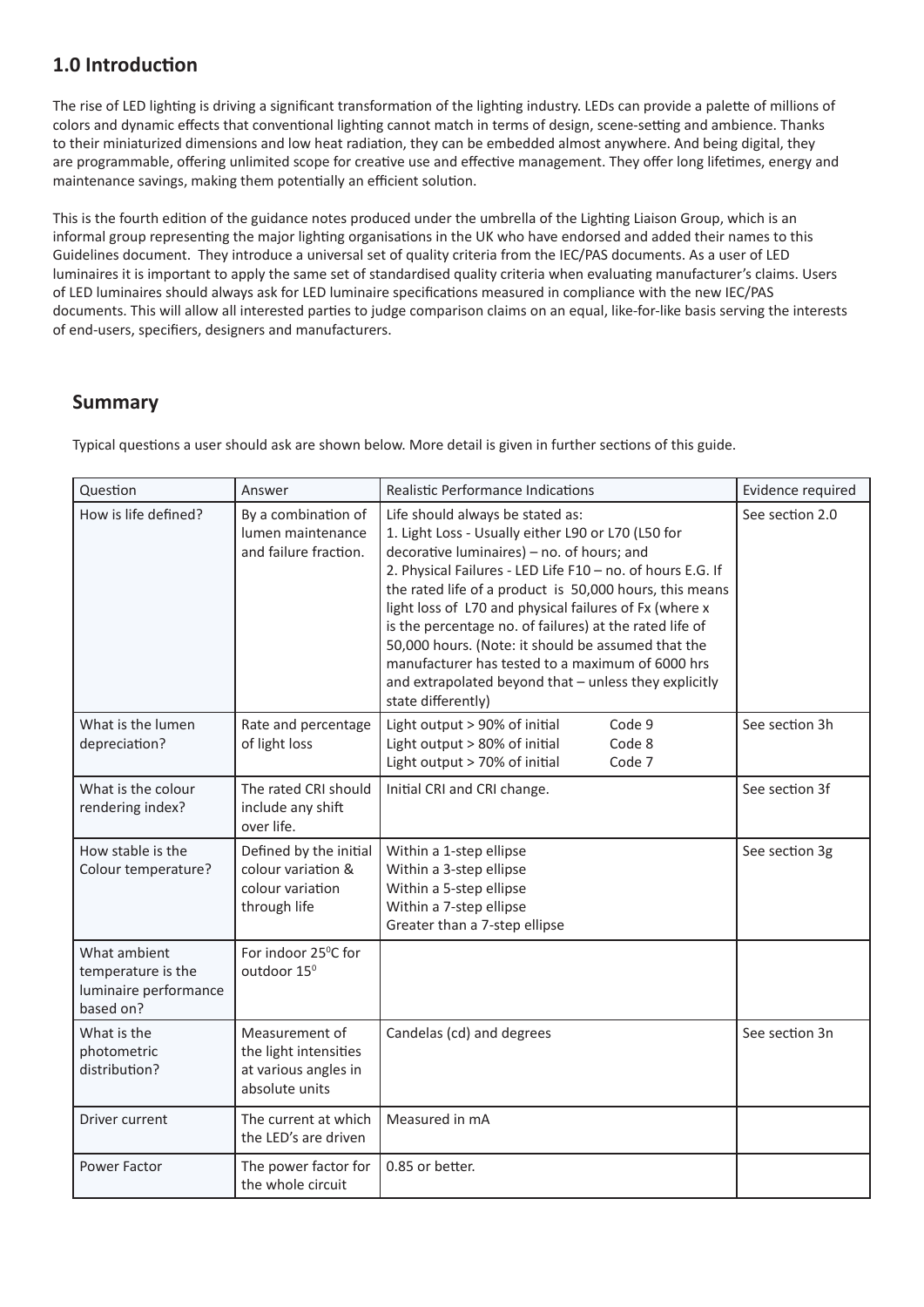The following terms are used in the guidance document:

#### *LED Die -*

The LED die (or chip) is the funamental light source.



*LED Package* - The LED die is contained in a suitable package allowing simplified electrical connection or assembly.



*LED Module -* This is the LED together with mechanical and optical components making a replaceable item for use in a luminaire.



*LED Luminaire -* This is the complete system consisting of all elements described in Section 1.



## **2.0 System Reliability**

Most quality criteria are linked to the initial performance requirements of LED modules and LED luminaires. For maintained values 25% of rated life time up to a maximum of 6.000 hours is used. There is no measurement of lifetime above 6.000 hours. Accelerated test methods providing more advanced insight in lumen depreciation over LED module and/ or LED luminaire life are under consideration. However it is important to keep in mind that lifetime claims based on lumen maintenance and luminaire life are two very different things. The lifetime claims based on lumen maintenance refers to the lumen maintenance projections of the LED light sources integrated into that luminaire. Lifetime claims based on luminaire life relate to physical failures.

Currently many LED luminaire manufacturers use test results provided by LM-80 (IES LM-80-08. Approved Method: Measuring Lumen Maintenance of LED-Light Sources – Illuminating Engineering Society of North America, 2008.

It consists of a real measurement over the first 6000 hours combined (with an extrapolation out to end of life) as the L90, L70 and L50 lumen maintenance thresholds of LED luminaires. But there is a disconnection between the LM-80 test results made by the LED die manufacturer and the results from the LED luminaire where, for example, issues such as thermal management can change the actual performance. LM-80 requires testing of LED light sources for 6.,000 hours, and recommends testing for 10.,000 hours. It calls for testing at three surface temperatures (55° C, 85° C, and a third temperature to be determined by the manufacturer) so that users can see the effects of temperature on light output, and it specifies additional test conditions to ensure consistent and comparable results. In practice, leading LED light source manufacturers test their products to the LM-80 minima of 6.000 or 10.000 hours, and then apply extrapolation methodologies as described in TM-21 (IES TM-21-11. Projecting Long Term Lumen Maintenance of LED Packages – Illuminating Engineering Society of North America, 2011) to arrive at L90, L70 and L50 figures. Luminaire manufacturers translate these curves into LED luminaire specific curves.

There are two constraints in translating these test results into LED luminaire performance. First catastrophic failures of individual LEDs and other failure modes of light output depreciation are not taken into consideration. Second there is no validated way to translate the lumen maintenance curve of an individual LED-light source into a curve for the LED-luminaire.

Luminaire life, on the other hand, has to do with the reliability of the components of a LED luminaire as a system.



Factors affecting the system performance are:

#### *LEDs -*

While LEDs do not radiate heat, with current products half or more of the input energy may be converted to heat that must be conducted away from the diodes.

#### *Optical -*

LEDs are directional light sources, giving the lamp or luminaire designer new challenges when compared to existing lamp technology. The use of reflectors, lenses and diffusers allows a designer to direct light in many different ways. The efficiency and depreciation of the optical system must be considered and factored into the overall efficiency of the luminaire.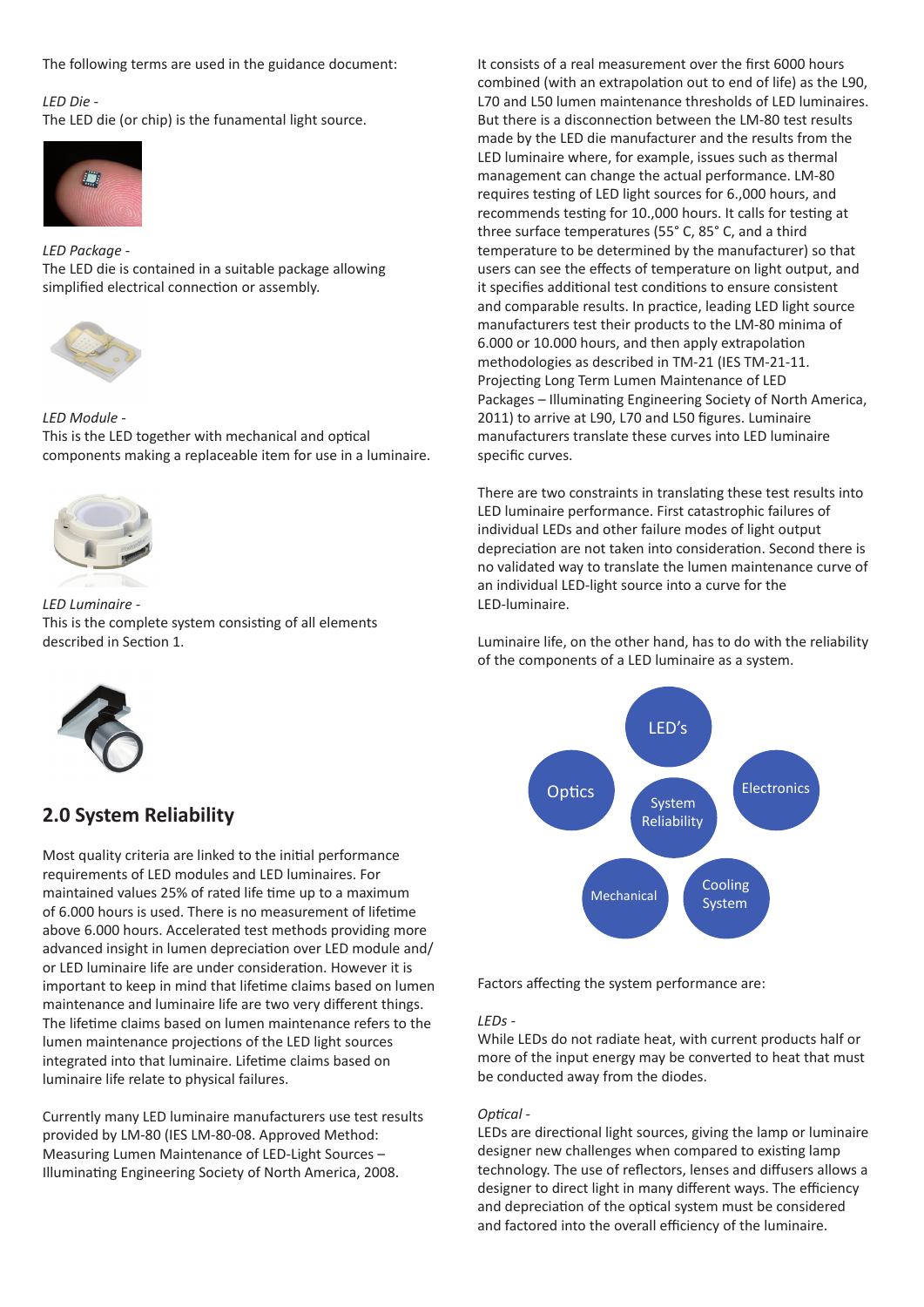#### *Mechanical* -

The mechanical integrity of a luminaire is important in several different areas including: IP rating to suit the application, heatsinking that will not become compromised with time, lack of maintenance, vibration resistance so the heat-sink does not become detached from the PCB, bonding mechanisms that are suitable for the life of the luminaire. Many LEDs and specifically phosphor can react to different chemicals. Some gaskets can out-gas chemicals which can affect the performance of some LEDs. A luminaire manufacturer should work with the LED supplier and qualify any new gasket materials.

#### *Cooling system -*

The performance of a LED is dependent on its temperature during operation. The design of the luminaire will influence its operating temperature and hence published characteristics. The paint finish/ colour may affect the heat dissipation from the luminaire. A PCB is the interface between a LED and the heat-sink and has a thermal resistance value. The higher the resistance the less efficient the system is at conducting away heat from the LED. This may well impact on the LED lumen output performance and ultimately its life.

#### *Electronics* -

Electrical overstress is a cause of catastrophic failure of LEDs. Some LEDs contain an on board Transient Voltage Suppression chip (TVS), which provides some level of protection. A well designed lamp or luminaire will feature the necessary design or protection in order to minimise damage at installation or power-up. Failure rate of the external control gear shall be included in the overall assessment of total life/failure rate.

The entire system lasts only as long as the critical component with the shortest life, whether that critical component is a weather seal, an optical element, a LED, an electronic control gear circuit or something else. LED light sources are simply one critical component among many, although they are often the most reliable component in the whole lighting system.

Because the reliability of LED luminaires is in most cases much longer than the practical test times, verification of manufacturer's life time claims need to be made in a sufficiently confident way. For that reason the acceptance or rejection of a manufacturer's life time claim, past 25 % of rated life (with a maximum of 6.000 hours), is out of the scope of both the IEC/PAS documents. In order to validate a life time claim, an extrapolation of test data is needed. There is no validated way to translate the lumen maintenance curve of an individual LED Light source into a curve for the LED Module or LED luminaire.

Life testing of the LED light source is carried out according to LM-80 up to 6000h or 10,000h. Beyond these values statistical predictions are made (see. Fig 1). If LED Light source data from tests carried out to 6000h is available, LED Modules and LED Luminaires may have life testing carried out to 2000h. Accelerated test methods for projecting measurement data beyond limited test time is currently under consideration.



# **3.0 Quality Criteria**

The IEC published two Public Available Specification (PAS) performance requirement documents dealing with LED products.

• IEC/PAS 62717 Performance requirements – LED modules for general lighting

• IEC/PAS 62722 Performance requirements – LED luminaires for general lighting

These were developed together to provide:

• the definition of a set of quality criteria related to the initial specifications of a product;

• a standardised description on how to measure these quality criteria.

To ensure consistency in quality criteria, definitions and measuring methods, most of these are defined in IEC/PAS 62717. The luminaire standard IEC/PAS 62722 under certain conditions allows the use of compliant modules to reduce the number of tests for LED luminaires. This makes manufacturers claims of initial specifications of LED- modules and luminaires comparable.

The following list of quality criteria should be considered when evaluating manufacturer's claims:

#### a) *Rated input power -*

The rated input power shows the amount of energy consumed by a luminaire, including its power supply. It is expressed in watts.

#### b) *Rated luminous flux -*

This is the light emitted by the luminaire which is expressed in lumens. For traditional (non LED) luminaires it is usual that *Relative* values are measured and multiplied by the lamp flux. For 'LED' luminaires it is recommended that *Absolute* photometric values are used. Absolute photometry results in a LOR=1.

#### c) *LED luminaire efficacy -*

The measured initial luminous flux divided by the measured initial input power of the same individual LED luminaire. It is expressed in lumens per watt.

#### d) *Luminous intensity distribution -*

The spatial distribution of the luminous flux graphically depicted in a luminous intensity distribution curve, which is usually expressed in a polar diagram representing the light intensity as a function of angle about a light source. It is expressed in cd.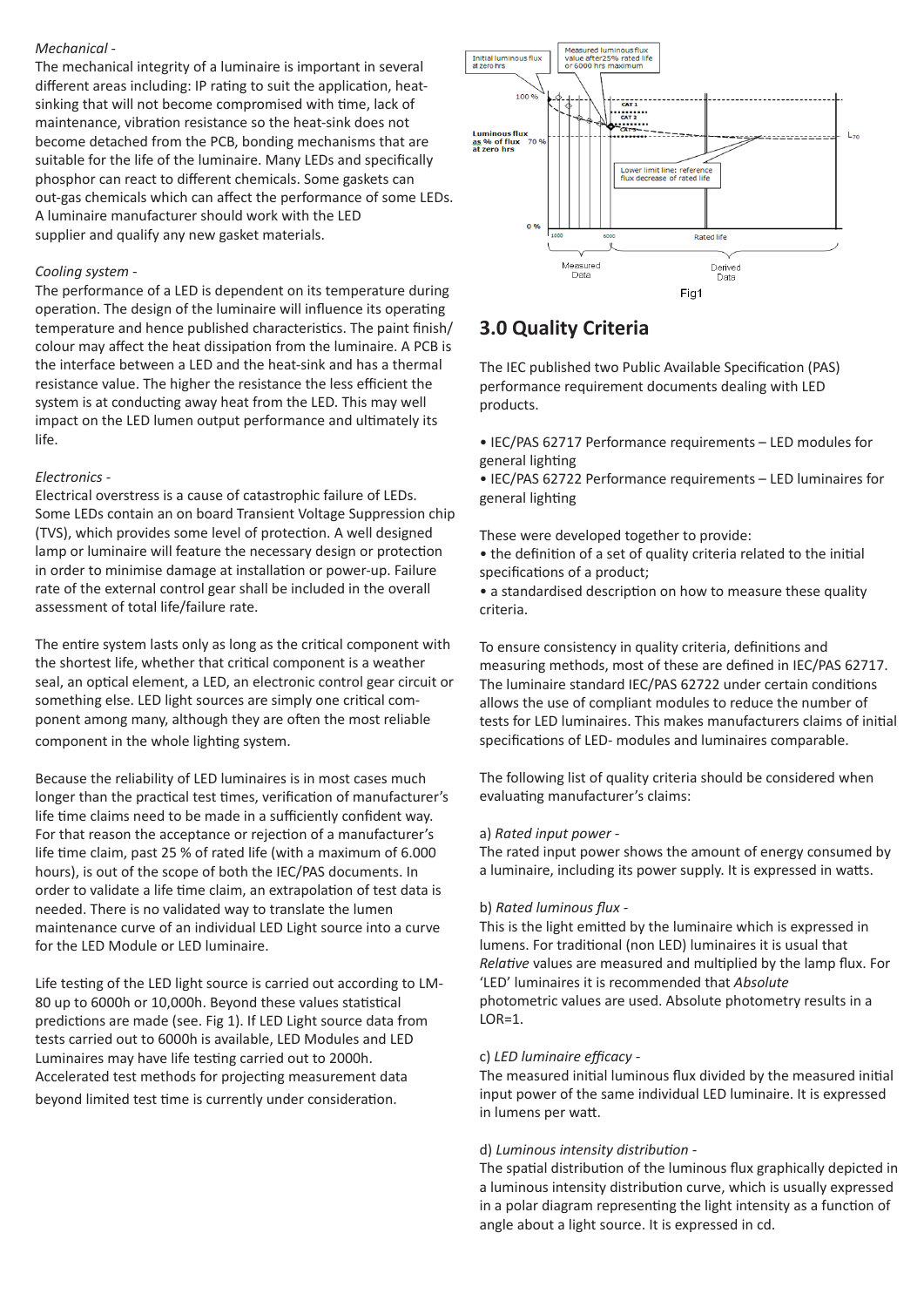#### e) *Correlated Colour Temperature (CCT) -*

Although white light is a mixture of colours, not all whites are the same since they depend on their constituent colours. So a white with a higher proportion of red will appear warmer and a white with a higher proportion of blue will appear cooler. In order to classify the different types of white light, the concept of colour temperature is applied which is described as the colour impression of a perfect black-body radiator at certain temperatures. This concept can be best explained with the help of familiar thermal radiators like the filament of an incandescent lamp or an iron bar. When these materials are heated to a temperature of 1000 K their colour appearance will be red, at 2000-3000 K they will look yellow white, at 4000 K neutral white, and at 5000-7000 K cool white. The higher the colour temperature, the cooler the perception of the white light becomes. It is expressed in Kelvin. The initial CCT value classification for the photometric code can be obtained by taking the initial CCT value divided by 100.

#### f) *Rated Colour Rendering Index (CRI) -*

Although light sources may have the same colour appearance, this doesn't necessarily mean that coloured surfaces will look the same under them. Two lights that seem to have the same white colour appearance may be the result of different blends of wavelengths. As a result a given material may appear differently since the surface may not reflect the constituent wavelengths by the same extent. Its colour appearance will change when it is exposed to one or other light. So, colour rendering is an important criterion when selecting light sources for lighting application solutions. However with new LED technology coming in, with a narrow spectrum, the CRI index is not in all circumstances giving a fair representation of the colour appearance. New definitions and methods for measuring are currently under development in CIE. The initial CRI value classification for the photometric code can be obtained by using the following intervals:

| Code | <b>CRI Range</b> | Colour rendering<br>properties |
|------|------------------|--------------------------------|
| 6    | 57-66            | Poor                           |
|      | 67-76            | Moderate                       |
| 8    | 77-86            | Good                           |
| 9    | 87-100           | Excellent                      |

#### g) *Rated chromaticity co-ordinate values both initial and maintained -*

MacAdam ellipses refer to the region on a chromaticity diagram which contains all colours which are indistinguishable to the average human eye, from the colour at the centre of the ellipse. The contour of the ellipse therefore represents the just noticeable differences of chromaticity. MacAdam ellipses are often scaled up to a larger size of 3x, 5x or 7x the original. This is indicated as a 3-step, 5-step or 7-step MacAdam ellipse. Initial variations in colour, or colour shift with time can be shown by the size of ellipse needed to contain these positions. The initial and maintained chromaticity co-ordinates are measured for the maintained value at 25% of rated life up to a maximum of 6.000 hours. The classification for the photometric code can be obtained by using the following intervals.

| Size of MacAdam<br>ellipse, centered<br>on the rated<br>colour target | Colour variation category |            |
|-----------------------------------------------------------------------|---------------------------|------------|
|                                                                       | initial                   | maintained |
| 3-step                                                                | ੨                         | 3          |
| 5-step                                                                | 5                         | 5          |
| 7-step                                                                |                           |            |
| >7-step ellipse                                                       | 7+                        | 7+         |

#### h) *Lumen maintenance code -*

As the typical life of a LED luminaire is (very) long, it is time-consuming to measure the actual lumen reduction over life. Also the actual LED behavior with regard to lumen-maintenance may differ considerably by type and manufacturer. It is not possible to express the lumen-maintenance of all LEDs in simple mathematical relations. A fast initial decrease in lumen output does not automatically imply that a particular LED will not make its rated life. In order to validate a life time claim, an extrapolation of test data is needed. In the IEC a general method of projecting measurement data beyond limited test time is under consideration. In the US an extrapolation based on LM-80 test data will be described in IES TM-21. Instead of life time validation, the IEC/PAS has opted for lumen maintenance codes at a defined finite test time. Therefore, the code number does not imply a prediction of achievable life time. The maintained luminous flux is measured at 25% of rated life time up to a maximum of 6.000 hours and expressed as a percentage of the initial value. The maintained value determines the lumen maintenance code.

| Lumen maintenance (%) | Code |
|-----------------------|------|
| -90                   |      |
| >80                   | 8    |
| l >70                 |      |

#### i) *Photometric code -*

A six digit photometric code that displays the important 'quality of light' parameters: CRI, CCT, chromaticity co-ordinates and luminous flux. The six digit photometric code displays the important 'quality of light' parameters.



Example:

Initial CRI value of 84 – code 8

Initial CCT value of 3000K – code 30

Initial spread of chromaticity co-ordinates within a 3-step MacAdam ellipse – code 3

Maintained spread of chromaticity co-ordinates within a 5-step MacAdam ellipse – code 5

Maintained luminous flux of 91% – code 9

Photometric Code = 830/359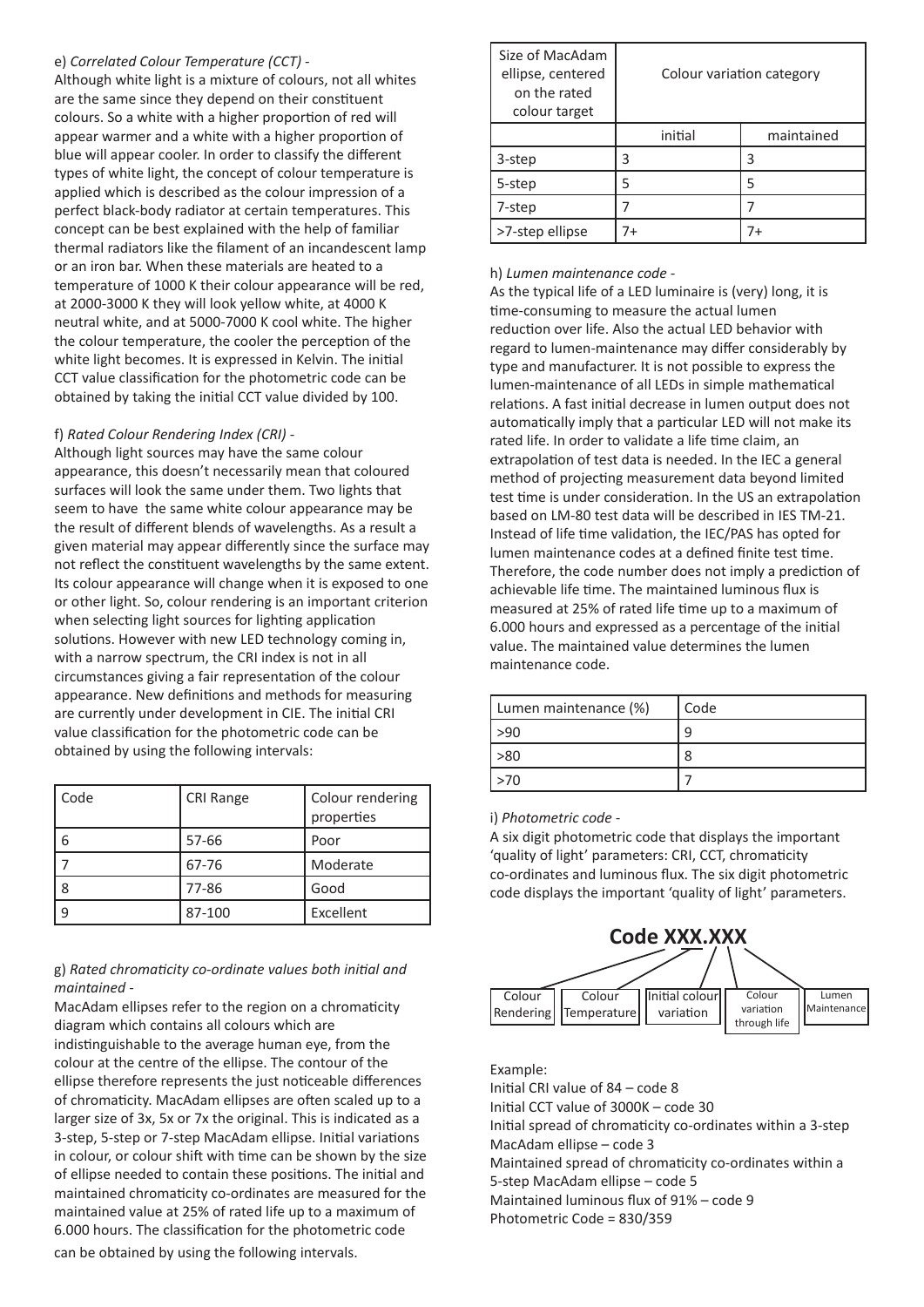#### j) *Rated life (in h) of the LED module and the associated rated lumen maintenance (Lx) -*

The length of time expressed in hours, during which a population of LED modules provides more than the claimed percentage (x) of the initial luminous flux always published in combination with the failure fraction. The recommended series of values for (x) is 70, 80, 90.

#### k) *Failure fraction (Fy), corresponding to the rated life of the LED module in the luminaire* -

The percentage (y) of a number of LED modules of the same type at their rated life that have failed. This failure fraction expresses the combined effect of all components of a module including mechanical, as far as the light output is concerned. The recommended series of values for (y) is 10, 50.

#### l) *Ambient temperature (ta) for a luminaire -*

The ambient temperature around the luminaire related to the specified performance. For a given performance claim the ambient temperature (ta) is a fixed value. It is possible to specify performance claims at different ambient temperatures. If the LED luminaire is to be used at an ambient temperature different to that at which it was tested, correction factors will need to be applied to the performance criteria. It is expressed in degrees Celsius.

#### m) *Power Factor -*

The power factor should be clearly stated in all cases. Although product standards may not require this below 26W, it should be noted that some clients, and in particular contractors and local authorities working with un-metered supplies (the majority of public lighting in the UK), will require power factor correction of 0.85 or better.

#### n) *Intensity Distribution\** -

Photometric data is available in two formats. Absolute Photometry does not require the use of a separate lumen output for the light source. Relative Photometry requires the LED package flux to be quoted. Both methods produce the same result. For LED luminaires Absolute photometry shall be used.

Absolute photometry of LED luminaires should be conducted according to IES LM-79-08 Photometric Measurements of Solid-State Lighting Products. Relative photometry should be conducted according to EN13032-1 (2004) Light and lighting - Measurement and presentation of photometric data of lamps and luminaires - Part 1: Measurement and file format.

These standards contain advice on measurement uncertainty. Photometric results that are calculated by deviation from the tested sample by the use, for example of higher or lower drive currents or dies from bins other than the bin used for the tested device are to be clearly identified as such. Correction factors used are to be provided with the results.

\**Applicable for luminaires which modify the distribution of the light source.*

### o) *Drive Current -*

For proper operation, the power supply and electronics must provide a well-controlled DC drive current. Drive current affects LED operating temperature and thus life and output. Normally around 350mA is quoted but this can be higher. The higher the LED is driven the brighter it will be but it may have a shorter operation lifetime and be less efficient. Some of the new multi die LEDs are designed to operate and perform at higher drive currents. Declaration of the drive current is important when remote drivers are used.

#### p) *Optical Risk -*

The Control of Artificial Optical Radiation at Work Regulations 2010 apply to light emitted from all artificial light sourc-

es including LEDs. These regulations require employers to protect the eyes and skin of workers from exposure to hazardous sources of artificial optical radiation. Exposure limits defined in the standard EN‐62471 are in European regulation (directive 2006/25/CE) These are a combination of source power and exposure time.

| Risk Group 0 | Exempt   |
|--------------|----------|
| Risk Group 1 | Low      |
| Risk Group 2 | Moderate |
| Risk Group 3 | High     |

When light sources are placed in a luminaire, the Risk Group classification can change due to the optics used in the luminaire.

# **4.0 Luminaire manufacturers design data**

When evaluating LED luminaire performance claims it is important to compare a standardised set of quality criteria measured in compliance with the appropriate standard. These quality criteria are designed to ensure that performance claims can be matched against traceable data.

This data is summarised below:

- 1) Rated input power (in W)
- 2) Rated luminous flux (in lm)
- 3) LED luminaire efficacy (in lm/W)
- 4) Luminous intensity distribution
- 5) Photometric code
	- 5a) Correlated Colour Temperature (CCT in K)
	- 5b) Rated Colour Rendering Index (CRI)
	- 5c) Rated chromaticity co-ordinate values (initial and maintained) 5d) Maintained luminous flux

6) Rated life (in h) of the LED module and the associated rated lumen maintenance (Lx)

7) Failure fraction (Fy), corresponding to the rated life of the LED module in the luminaire

8) Ambient temperature (ta) for a luminaire

- 9) Power Factor
- 10) Intensity Distribution
- 11) Drive Current
- 12) Optical Risk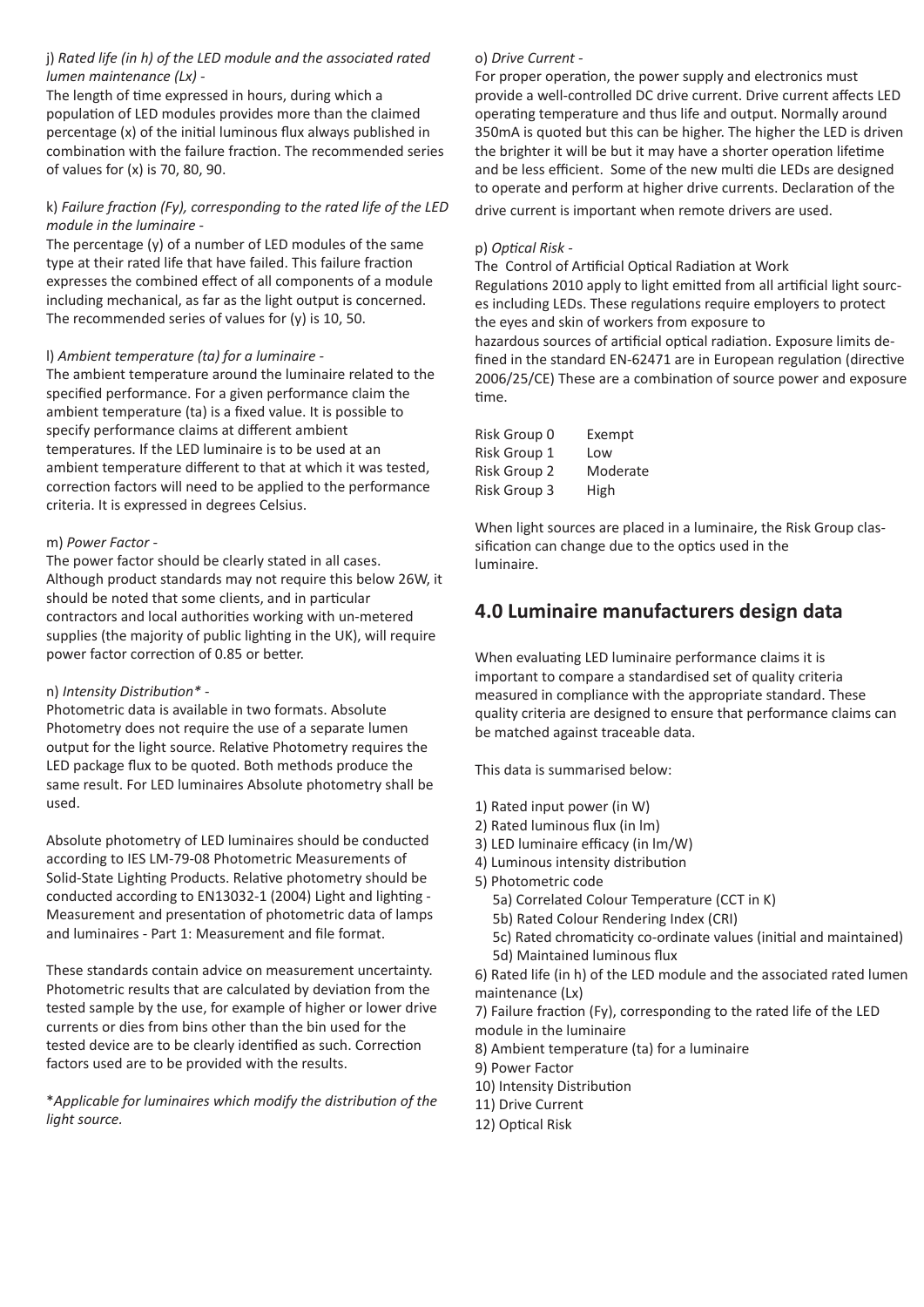| <b>Product Type</b>                                               | <b>Safety Standard</b>                                                             | <b>Performance Standard</b>                                                                      |  |
|-------------------------------------------------------------------|------------------------------------------------------------------------------------|--------------------------------------------------------------------------------------------------|--|
| Self-ballasted LED-lamps<br>for general lighting services<br>>50V | IEC 62560 Edition 1 Publication<br>expected 2010                                   | IEC 62612/PAS Publicly Available<br>Specification                                                |  |
| Control gear for LED<br>modules                                   | IEC 61347-2-13 Published 2006                                                      | IEC 62384 Published 2006                                                                         |  |
| LED modules for general<br>lighting                               | IEC 62031 Edition 1 Publication 2008                                               | IEC/PAS 62717 Published 2011                                                                     |  |
| <b>LED</b> luminaires                                             | IEC 60598-1                                                                        | IEC/PAS 62722-2-1 Ed. 1: Luminaire<br>performance - Part 2-1: Particular<br>requirements for LED |  |
| LEDs and LED modules                                              | IEC TS 62504 Terms and Definitions for LEDs and LED modules in general<br>lighting |                                                                                                  |  |
| <b>CIE Technical Committees</b>                                   | TC2-46 CIE/ISO standards on LED intensity measurements                             |                                                                                                  |  |
|                                                                   | TC2-50 Measurement of the optical properties of LED clusters and arrays            |                                                                                                  |  |
|                                                                   | TC2-58 Measurement of LED radiance and luminance                                   |                                                                                                  |  |
|                                                                   | TC2-63 Optical measurement of High-Power LEDs                                      |                                                                                                  |  |
| TC2-64 High speed testing methods for LEDs                        |                                                                                    |                                                                                                  |  |